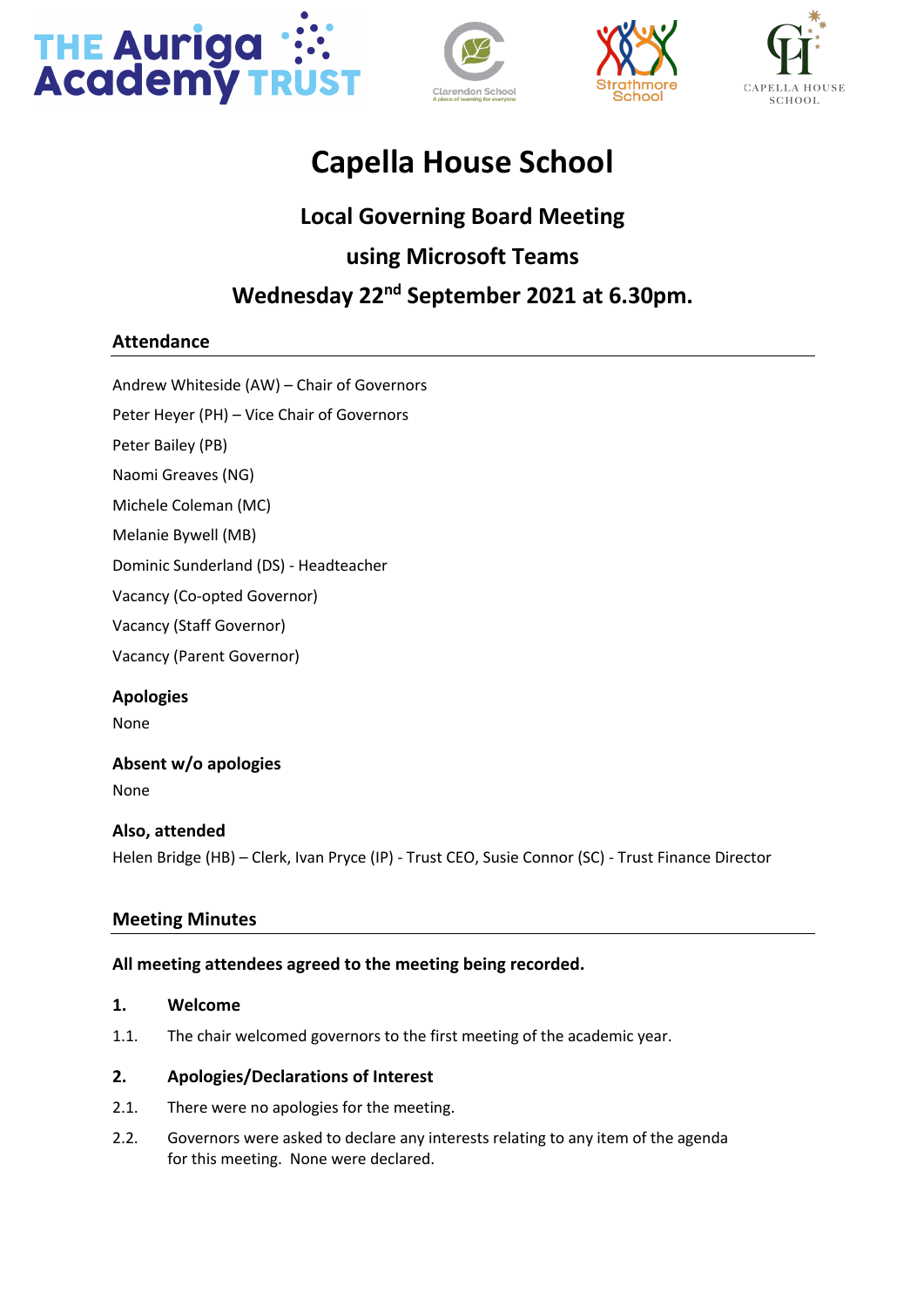| 4.2. | Governors undertook to confirm that they have read at least Part 1 of Keeping<br>Children Safe in Education (KCSIE) September 2021 legislation on Governorhub.<br>Action:                        | <b>ALL</b> |
|------|--------------------------------------------------------------------------------------------------------------------------------------------------------------------------------------------------|------------|
|      |                                                                                                                                                                                                  |            |
| 5.   | Approval of Minutes/Actions Arising from the Meeting held on Wednesday 7th July<br>2021                                                                                                          |            |
| 5.1. | There were no changes to the minutes of the GB meeting held on the 7 <sup>th</sup> July 2021<br>- they were agreed as a true and accurate record of the meeting and were signed<br>by the chair. |            |
| 5.2. | 2.3- Actioned.                                                                                                                                                                                   |            |
| 5.3. | 3.3 – It was agreed that the chair and the trust CEO should provide their photo to<br>be displayed on the school noticeboard.                                                                    |            |
|      | <b>Action:</b>                                                                                                                                                                                   | AW/IP      |
| 5.4. | $3.5 - On$ agenda                                                                                                                                                                                |            |

- 3.3. The CEO noted that the chair of trustees should be prompted to do a search for potential trustees and governors using a checklist of knowledge and skills required.
- 3.4. There has been no response to the parent governor vacancies notice. The head
- undertook to speak to parents at the upcoming parents meeting.
- 

**4. GB Code of Conduct and Keeping Children Safe in Education Sept 2021**

4.1. The Capella House Governing Body Code 2021/22 is to be uploaded to

- 
- 

3.2. Governors agreed that a skills audit needs to be carried out to identify gaps and

**3. Election of Chair & Vice Chair** 3.1. Andy Whiteside was elected as chair for a period of office until the first full

recruitment to fill governor vacancies is key.

to aid governor recruitment.

governing body meeting of the academic year 2022-23. Peter Heyer was elected as vice chair for a period of office until the first full governing body meeting of the academic year 2022-23 although he noted that it is likely that he will step down from the governing body at the end of the calendar year so a new vice chair will need to be appointed at that point. It was noted that succession planning and

2.3. Governors were asked by the clerk to update and confirm their declarations of interest on Governorhub

**Action: ALL**

**Action: AW**

# **Action: HJ**

**Action: DS**

Governorhub as a declaration and governors undertook to read and confirm their

**Action: ALL**

Initials ……….. Date ………………..

Page 2 of 6

- 
- -
- by the chair.

agreement to the code.

- 5.2.  $2$ 
	-
	-
	-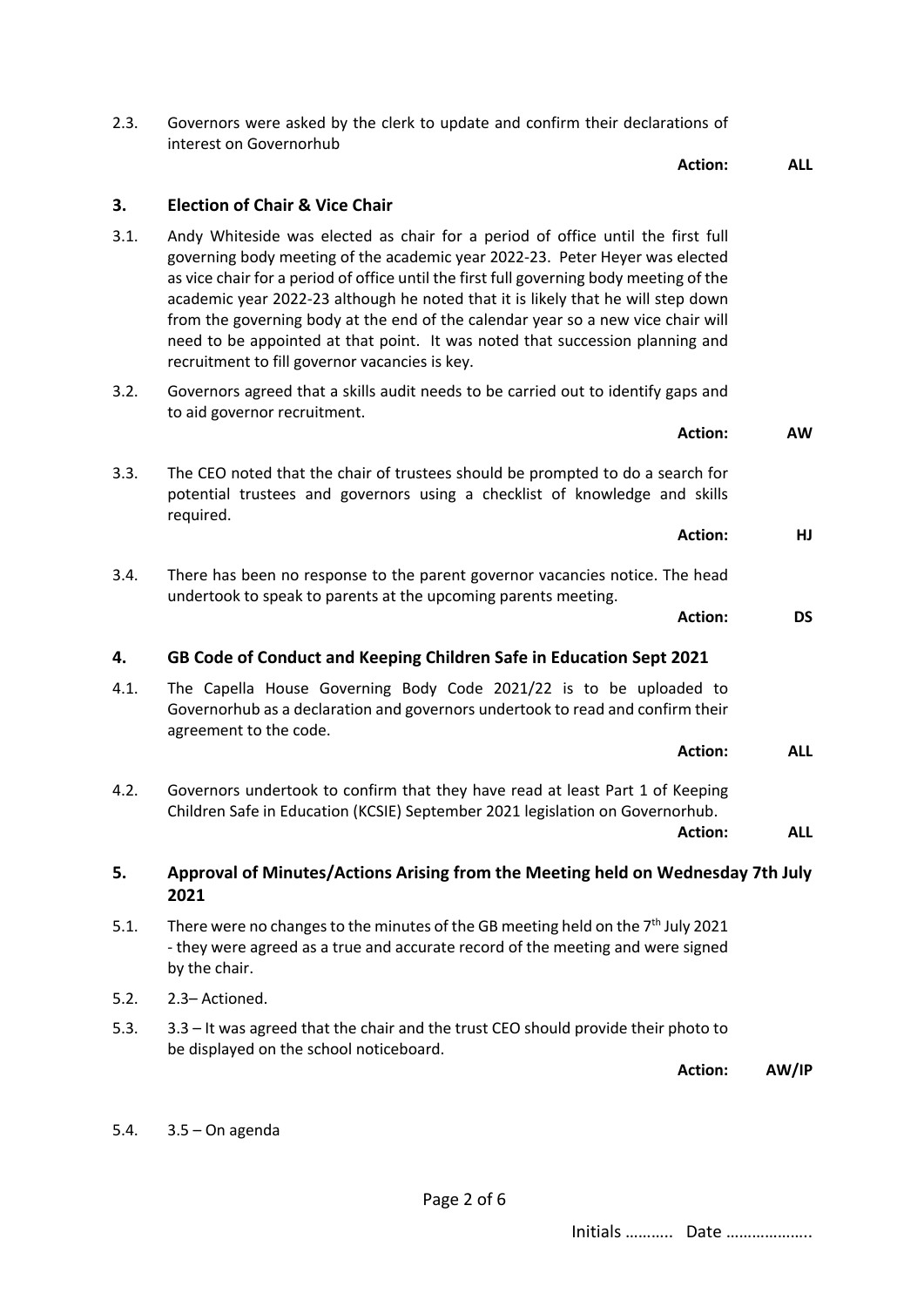- 5.5. 5.4 To be covered by the PAAW committee
- 5.6. 10.1/12.1 On agenda

#### **6. LGB Structures**

6.1. Personnel Committee – it was noted that the first meeting is to be held on the  $6<sup>th</sup>$ October 2021. Committee members are AW, DS, MB & PB.

Items to cover at the meeting include –

- Update on staffing changes/recruitment and an overview of personnel issues following the expansion of the school

- Teacher rewards and progression (Georgia Birch to provide information)

- Overall professional development strategy & plan

The chair noted that performance management of the headteacher objective setting will be carried out on  $23^{rd}$  September with HJ, IP, AW, and the school improvement partner.

6.2. PAAW Committee – The head will talk through the strategy for attainment and assessment at this meeting - the head undertook to arrange a date. Committee members are AW, MC, NG & DS.

#### **Action: DS**

6.3. The CEO noted that any further feedback on the terms of reference should be fed back to himself and SC by committee members and lead governors so that they can be finalised by the  $1<sup>st</sup>$  October 2021. The terms of reference are to be considered as working documents.

#### **Action:LG/COMMs**

6.4. Safeguarding – NG to take on the lead role. She noted that the terms of reference for safeguarding was a very useful document. She noted that she had recently met with the school designated safeguarding lead, and they agreed that the main focus for this term would be –

- compliance issues (with help from the school improvement partner)

- sexual harassment (which is an Ofsted focus for this year) and how this fits in with the behaviour policy and safeguarding policy as well as the curriculum.

- embedding a safeguarding culture within the school

The safeguarding lead noted that she will going into school for half a day before the half term holiday – date TBC – she noted that any governor is welcome to join her on this visit.

6.5. Finance – The trust finance director noted that monthly management meetings take place with the HT and SLT and the finance lead governors are invited to this. She noted that monthly meetings are a big commitment for governors, so she is happy along with the trust finance manager to give a separate finance update to lead governors if necessary.

At the recent management meeting, the focus was on last year's accounts.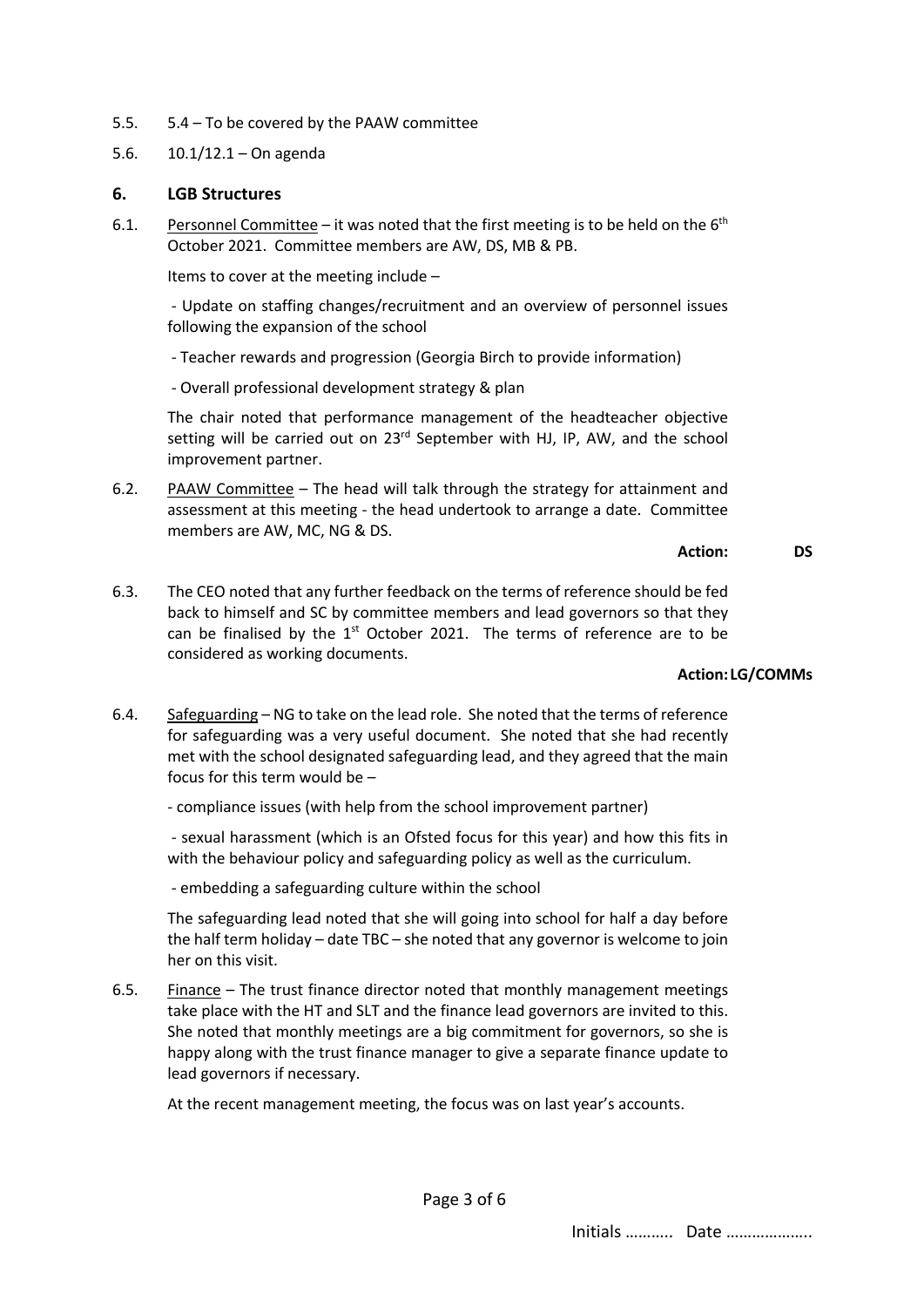The risk for next year is centred around pupil numbers – the primary site is not an issue (NB there is fixed funding for primary for a year). The secondary site needs to be full - there are currently 28 pupils (although the school may lose 2) but several consultations are being looked at which should fill the places.

The trust FD noted that if the school finances move into the black, there will be investment in staffing. Currently, Capella House owes Clarendon £100k. This financial year, the school will start to pay monthly for utilities. If pupil numbers were to go down, Clarendon will be able to support the school as they are in a better financial position.

6.6. Premises – the chair noted that he is to visit the new primary site on the  $23<sup>rd</sup>$ September.

Issue to focus on this term –

- stabilisation of issues at the new primary site (with the help of the trust estates co-ordinator)

- to understand how facilities support will work across 2 sites
- compliance

### **7. Sub Committees – Terms of Reference**

7.1. See point 6 above.

# **8. School Update**

- 8.1. The head noted that there had been 3 full inset days at the start of term where the following was covered –
	- Setting expectations/standards
	- Safeguarding
	- SLT therapy
	- Upskilling staff to move the school forward
	- Focus on high quality teaching and learning.
- 8.2. Secondary centre the head reported
	- There has been a calm focussed start
	- Changes are being embedded
	- SIP to visit soon
	- Pupils are enthusiastic and settled
	- Staff morale is high staff are appreciating clarity
	- Focus on value/characteristics in pupils
- 8.3. Primary centre the head reported
	- Pupils have coped well with the delay in opening
	- He is grateful for all the efforts of the staff
	- There are snagging issues, but the building is safe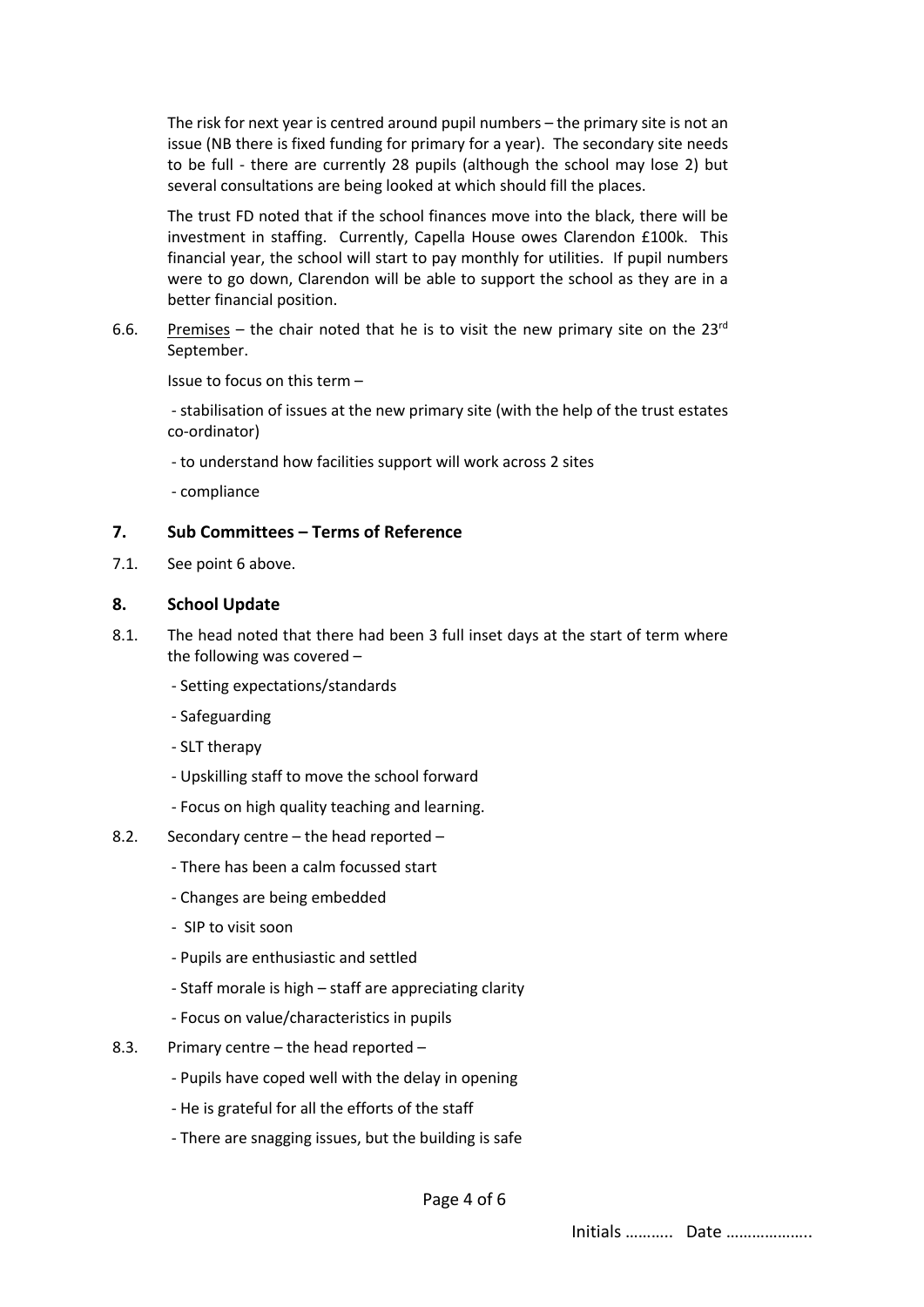MC noted that she had visited the primary centre on  $21<sup>st</sup>$  September, and she reported a very positive start - the pupils were engaged, and the school had a calm atmosphere. The teaching and learning were excellent.

# **9. Strategic Development Priorities/Plan**

- 9.1. The chair noted the Capella House Organisation Plan 2021/22 that had been uploaded to Governorhub – a very useful document. The head noted that this is a document that will evolve throughout the year.
- 9.2. The head noted that the trust schools are using a common document format for the school self-review document and the school development plan (SDP). These are live working documents. The SDP will be updated termly – the SDP shared with governors is a first draft and will be updated/developed.
- 9.3. Governors adopted and approved the SDP whilst noting that it is a working document.
- 9.4. The chair thanked the head for all his hard work on the website.
- *9.5. Q: How do you plan to engage parents?*

The head noted that there will be a welcome meeting for parents on  $12<sup>th</sup>$  October. The SaLT and OT will run sessions for parents. Throughout the year there will be regular meetings with parents to cover a range of issues and topics.

*9.6. Q: What support can the trust and governors give moving forward?*

The head noted that governors should immerse themselves in the documents he shares and provide questions/challenge.

*9.7. Q: Can the head expand on his plan to develop relationships with SENCOs?*

The head noted that he plans to hold professional open mornings for SENCOs, speech therapists and other professionals that would work with pupils that fit the Capella House profile to make them aware of the school and for them to see the work that is being done there.

*9.8. Q: Could local authority caseworkers be involved in the professional open mornings to give them a sense of the school?*

The head noted that he had recently met with the CEO and AfC to discuss the issues around consultations. He has a further meeting next week with AfC and the Clinical Commissioning Partner for Richmond and Kingston about this issue and believes that raising issues with management is the best approach and then information will filter down.

- 9.9. Governors noted that the head should invite SENCOs in neighbouring boroughs to open mornings.
- 9.10. The chair noted that governors would be happy to support a primary opening event when it is arranged.

# **10. Chair Appraisal**

10.1. The clerk reminded governors to email her their chairs appraisal forms. The trust CEO undertook to summarise the results and feed back to the governing body.

**Action: ALL/IP**

Initials ……….. Date ………………..